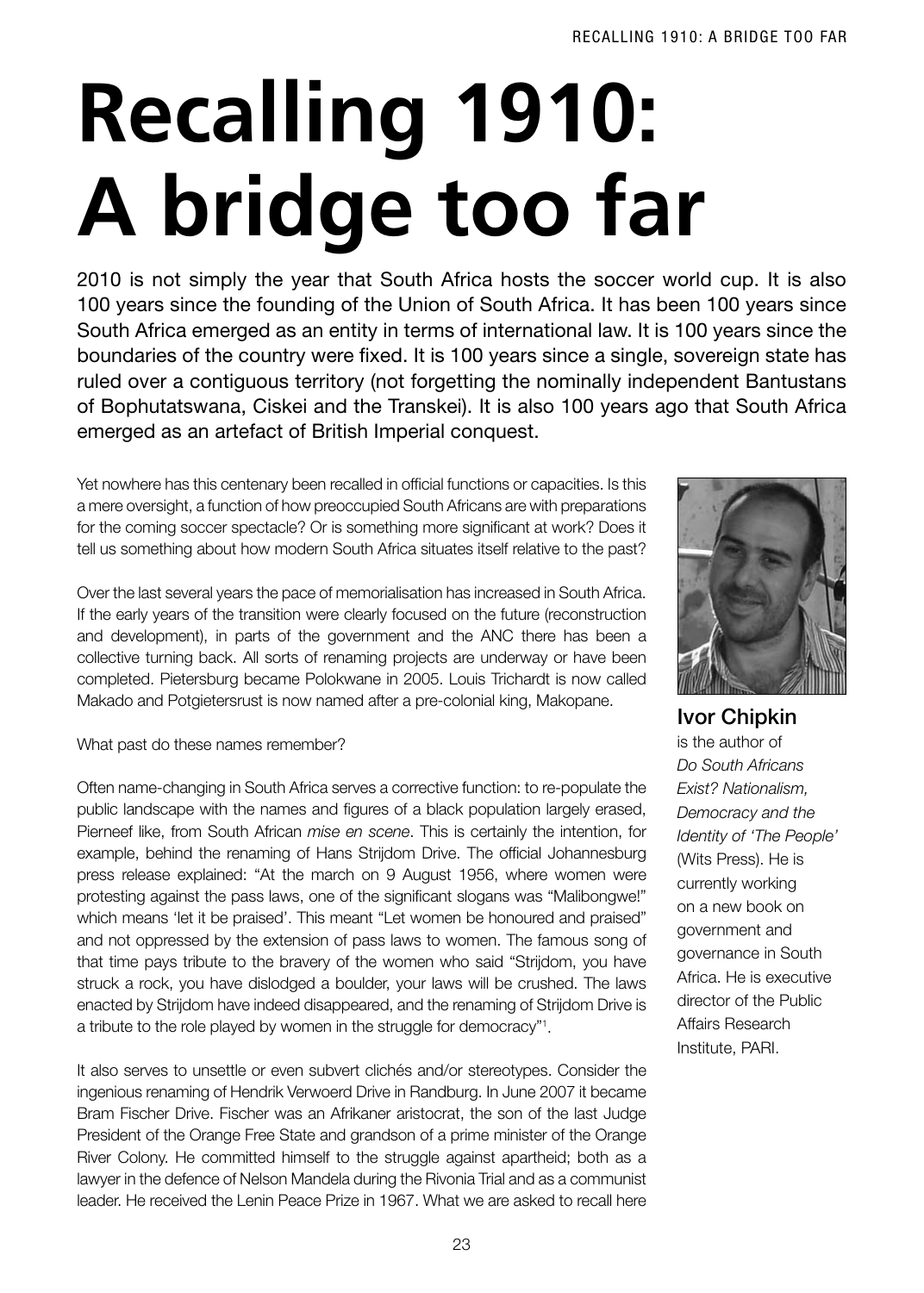is nothing less than an alternative history of Afrikanerdom than that associated with the 'architect of apartheid'.

Sometimes, however, the names of towns or streets or places have not so much been changed as transcended. In a manoeuvre made possible by the peculiar geography of apartheid cities and towns, new metropolitan areas or districts include historically white towns and black townships, often retaining their original names. Yet both locations are incorporated into a new municipal authority that is given a resplendent democratic-era title. Consider, for example, Pretoria, the name of the capital of Paul Kruger's Zuid Afrikaanse Republiek. Later it was the administrative capital of apartheid South Africa. Today, Pretoria has the same municipal status as the townships with which it has been incorporated. The whole goes under the name of the Tshwane Metropolitan Council.

What the TRC failed to do, some of South Africa's new name-constellations achieve, subtly and elegantly.

The name Pretoria survives to designate an area within the new metropolitan authority. Here the past is not erased or repressed. Rather it is invoked as an element, a part of a new, united whole, whose meaning and significance is transformed in a genuinely transcendental symbolism. This is an elegant restatement of the Freedom Charter's opening declaration: South Africa belongs to all who live in it,

black and white. In this constellation, equal citizenship is granted, not simply to the physical beings that inhabit the land of South Africa, but even to their pasts and their histories. The spatial juxtaposition of names recalling diverse (and usually violent and antagonistic) histories in a bounded whole (Tshwane) has another surprising effect. Pretoria alongside Soshanguve alongside Mabopane alongside Atteridgeville etc renders their histories simultaneous and equivalent. That is, they become elements of a common history. What the TRC failed to do, some of South Africa's new nameconstellations achieve, subtly and elegantly.

This is why current (failed) efforts to erase the name Pretoria altogether are as much about historiography as they are about politics. They are claims on what should be remembered about the past and how. In this sense there has been a distinct shift in the tone and direction of the political discourse. Why would elements of the ANC government wish to forget "Pretoria"?

At least since the Presidency of Thabo Mbeki, there has been growing ambivalence about the character of 1994 and its relationship to the future.

We get a sense of this uneasiness when we re-read an important essay from 1997, asking precisely the question above. "How do we understand April 1994?" Pallo Jordan asked in a paper prepared for the 50th ANC National Conference. Jordan's chief concern was with the 'national question' by which he meant the degree to which "South Africans share a common patriotism and a common vision of the future of their society"<sup>2</sup>. Of chief concern for Jordan was the "material basis of white racism"<sup>3</sup>. A cornerstone of the ANC's non-racialism, that which distinguished it from say the Africanism of the Pan Africanist Congress (PAC), was that racism was not explained in terms of the peculiar psychology or culture of whites as individuals. It reflected, rather, the way that capitalism had developed in a colonial setting and the institutions created to sustain those productive relations.4